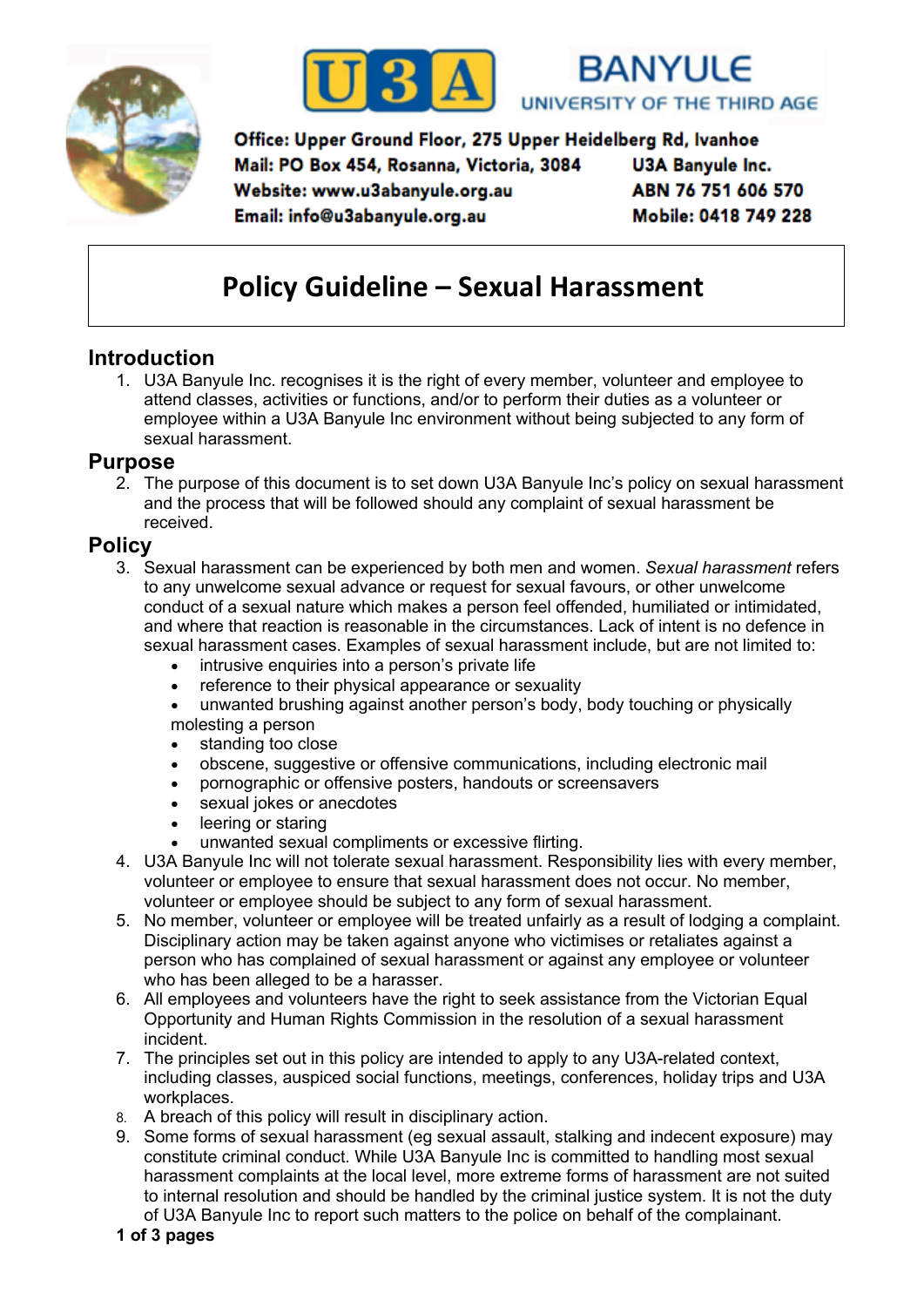# **Procedures**

- 10. U3A Banyule Inc strongly encourages any member, volunteer or employee who feels sexually harassed to take immediate action. Where circumstances permit, the aggrieved person should make it clear that such behaviour is unwelcome and offensive. Alternatively, or in addition, they may follow the procedures for reporting the behaviour.
- 11. A complaint of sexual harassment may be made to any member of U3A Banyule Inc's Committee of Management. The Committee Member will inform the President immediately.
- 12. We will handle a complaint of sexual harassment promptly, seriously and sensitively. There will be no presumption of guilt and no finding will be made until an investigation has been completed.
- 13. A Case Manager will be appointed by the Committee of Management. The Case Manager will contact the complainant to: provide support; explain his/her rights and responsibilities under this policy; ascertain the details of the complaint and the complainant's expectations of the complainant process.
- 14. The complainant has the right to: influence how the complaint is handled; have support or representation throughout the process; discontinue a complaint at any stage of the process.
- 15. The alleged harasser has the right to: be made aware of the allegations; have support or representation throughout the process; respond fully to any formal allegation made.
- 16. Where agreed with the complainant, informal intervention will be initiated by the Case Manager, using conciliation and/or mediation techniques. The informal intervention will be complete when the parties agree on action/s or outcome/s to be implemented. When agreement is not reached, a formal intervention will be initiated and the Committee of Management will appoint a person ('the Investigator') to conduct an investigation into the complaint.
- 17. The Investigator will:
	- interview the complainant to ascertain the facts and what they expect as a result of the complaint
	- interview the respondent to ascertain their response/defence
	- identify and interview other persons who may be able to assist
	- examine any relevant documents
	- determine relevant previous behaviours or issues.
- 18. The Investigator will reach a finding, assemble all of the evidence gathered and provide these to the Case Manager. The assembled evidence may include, but is not limited to:
	- records of interviews conducted
	- supporting evidence provided by a doctor, counsellor, family member, etc
	- relevant reports and personnel records, *where the respondent is an employee*
	- complaints/information provided by other employers or persons about the respondent's behaviour
	- records kept by the complainant
	- information on whether the evidence appears credible and consistent
- 19. The Case Manager will submit the Investigator's findings and evidence to the Committee of Management and recommend a course of action to follow. Recommended actions will be influenced by:
	- the wishes of the complainant
	- the severity and frequency of the harassment
	- the weight of the evidence
	- the level of contrition
	- whether there have been any prior incidents or warnings.

20. Possible disciplinary actions may include but are not limited to:

- formal apology and undertaking that the behaviour will cease
- counseling
- official warnings
- cancellation of enrolment in a specific class or classes
- cancellation of membership
- removal from a volunteer or leadership role
- dismissal from paid employment.